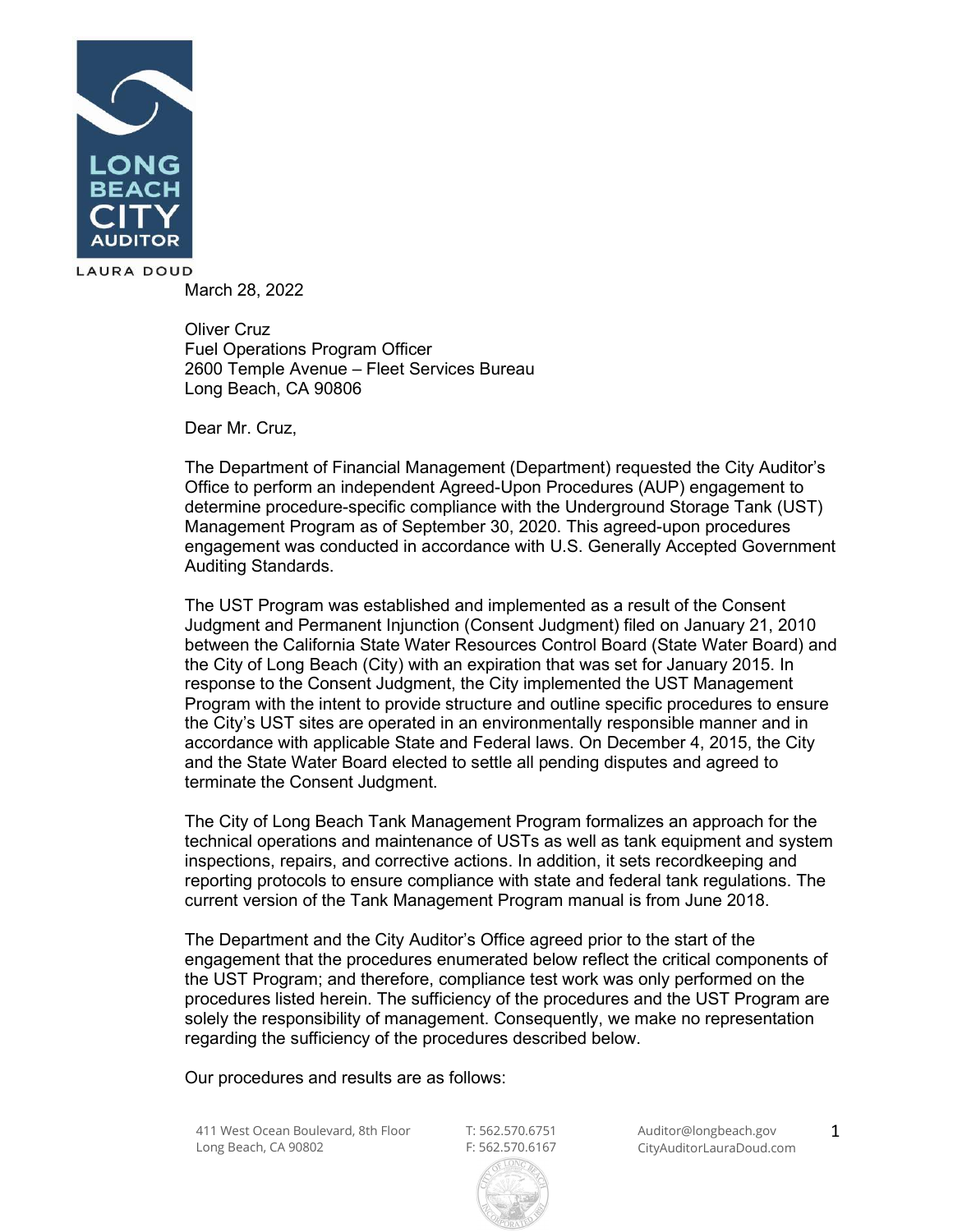#### Procedures 1. Compliance Issue Resolution

Fleet Services Bureau Administration – Judgmentally select five locations to review the Site Repair Ticket (SRT) and Corrective Action Report (CAR) electronically captured in the SRT-CAR Tracking Spreadsheet and the Compliance Issue Tracking Report (CITRs) maintained by Fleet Services Bureau Administration. From the SRT-CAR Tracking Spreadsheet and CITR we will randomly select SRTs and CARs to ensure: 1) SRTs and corresponding CARs were completed accurately and entered on the SRT-CAR Tracking Spreadsheet; 2) the Fleet Supervisor or Project Manager prepared and electronically logged a corresponding and accurate CAR after the receipt of the SRT; 3) progress of corrective action was tracked on the CITR and reviewed quarterly at the TMP Oversight Committee meetings for the portion of the year they were held; and 4) the Subject Matter Expert signed and certified the Site as Compliant by signing the CAR and sending it back to the Fuel Operations Program Manager (City of Long Beach Tank Management Program, Section 4.2 and Appendix A, Procedure 6), <sup>1</sup>

The City Auditor's Office will also review the number of SRT's in comparison to prior years to identify any trends that need to be evaluated.

Results: CARs were not able to be specifically reviewed due to the absence of the PetroTools System during our review period. Therefore, a portion of procedure 1.1 as well as procedures 1.2 and 1.4 were unable to be completed.

As a result of the procedures that could be completed, we noted the following area of non-compliance:

• One November 2019 SRT was not included on the appropriate CITR reports in 2020, so it would not have been reviewed at the January 2020 TMP Oversight Committee meeting.

## Procedure 2. Semi-Weekly Site Inspections

Fleet Services Bureau Administration – Judgmentally select five locations. For each location, we will randomly select two months and review the Semi-Weekly UST inspection log books and corresponding Semi-Weekly UST Site Inspection Checklists to ensure inspections were conducted in a timely manner and wholly documented on a semi-weekly basis in accordance with policy (City of Long Beach Tank Management Program, Section 4.1 and Appendix A, Procedure 5).

**Results**: Based on the procedures above, we noted the following area of noncompliance:

 Two of the five sites were missing semi-weekly inspection checklists to correspond with all log book entries. Although the semi-weekly site inspections were noted on the log for these locations, without the



<sup>&</sup>lt;sup>1</sup> Beginning in March 2020, the onset of the COVID-19 pandemic greatly impacted regular business processes and operations across the City. In accordance with City Manager directives, departments conducted business remotely as they were able, employees were required to work from home, and non-essential meetings were cancelled. As a result, some elements of this procedure have been modified to account for process changes that were required of the Department.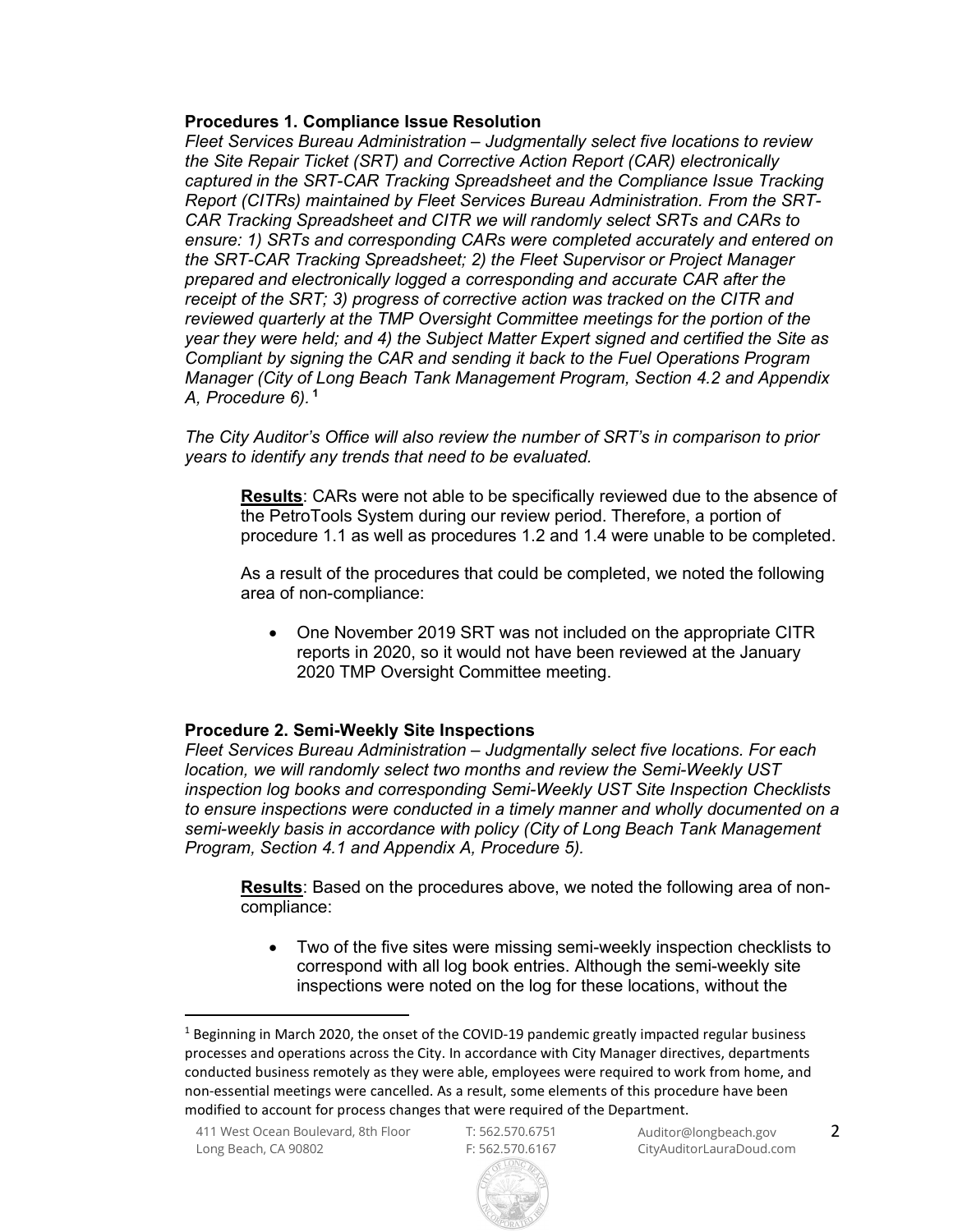corresponding checklist, we could not confirm that the inspections occurred. These two sites would be out of compliance with semi-weekly inspections if the missing checklists meant that the inspections did not occur. This issue occurred for four checklists out of the total 88 checklists we reviewed as part of this procedure.

#### Procedure 3. Monthly Site Inspections

Fleet Services Bureau Administration – Judgmentally select five locations. For each location, obtain and review Monthly Designated UST Operator Inspection Reports to ensure inspections were completed and documented appropriately on a monthly basis in accordance with policy (City of Long Beach Tank Management Program, Section 4.1 and Appendix A, Procedure 5).

Results: No exceptions noted as a result of our procedures.

## Procedure 4. Offsite Documentation

Fleet Services Bureau Administration – Obtain and review UST Compliance Files to ensure original documents are appropriately maintained for the five judgmentally selected UST locations. (City of Long Beach UST Compliance Program, Section 4.3 and Appendix A, Procedure 3).

Results: Total compliance could not be achieved, because two of the items listed in the program no longer exist and need to be removed as requirements.

## Procedure 5. Onsite Documentation

UST Sites – Judgmentally select a sample of five locations and perform field visits to review UST Compliance Binders and ensure copies of key documents are complete and appropriately maintained on site (City of Long Beach Tank Management Program, Section 4.3 and Appendix A, Procedure 3). Additional documents to review onsite: 1) Test and Maintenance Documentation and 2) Facility Employee Training Log. These additional documents should be maintained onsite for monthly Designated Operator Site Inspections [Appendix A, Procedure 5 (e-f)].

Results: Total compliance could not be achieved, because one of the items listed in the program no longer exists and needs to be removed as a requirement.

## Procedure 6. Training

Fleet Service Bureau Administration – Obtain a list of all employees as of September 30, 2020, sorted by respective training groups as defined in Section 6 of the City of Long Beach Tank Management Program. Review documentation to ensure

F: 562.570.6167

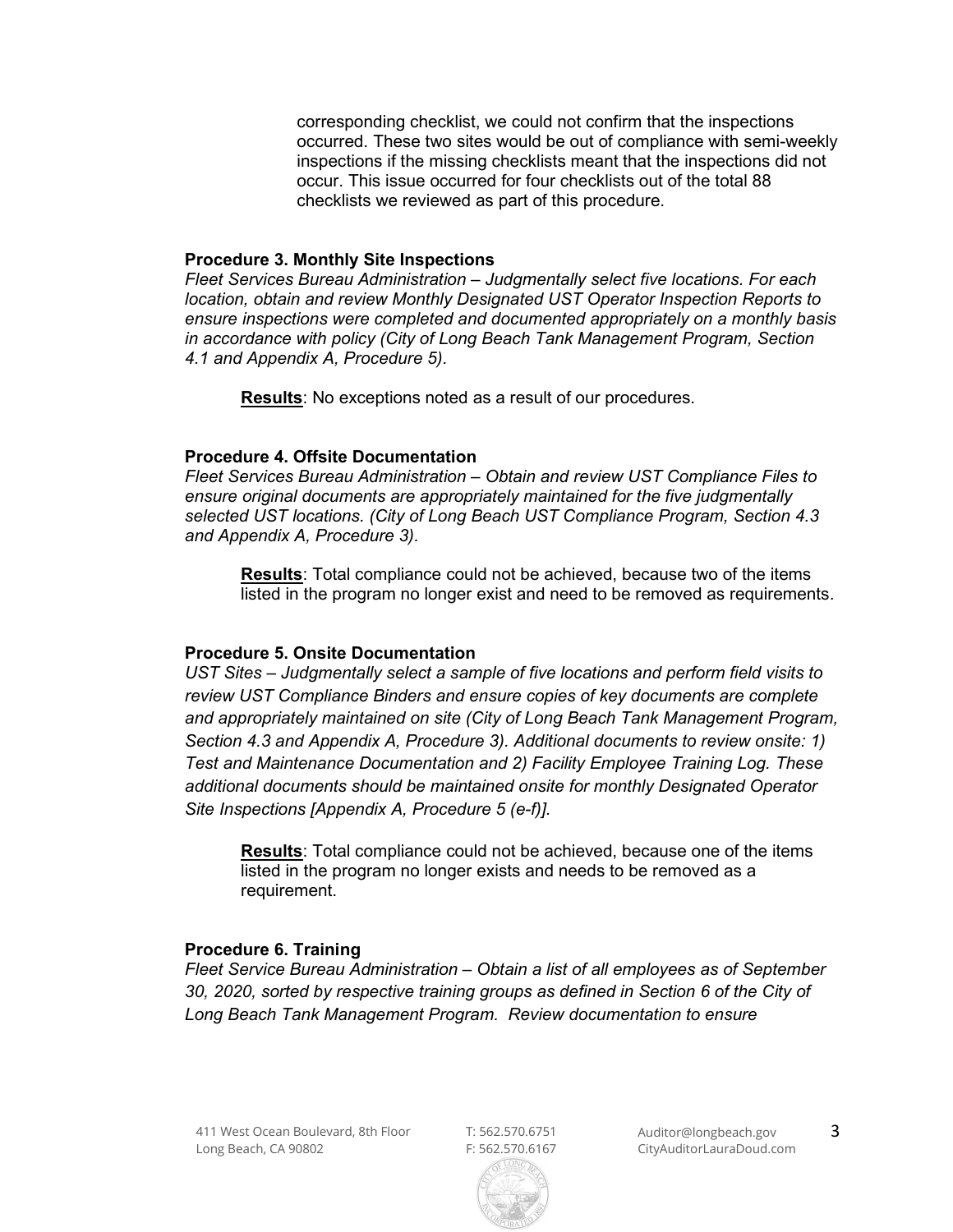employees attended the appropriate training annually (City of Long Beach Tank Management Program, Section 6 and Appendix A, Requirement 1). $^2$ 

Results: Program procedures were modified for pandemic protocols, therefore total compliance could not be achieved.

We reviewed the modified procedures and found no exceptions as a result of our procedures.

This was an Agreed-Upon Procedures engagement. We did not conduct an audit, the objective of which would be the expression of an opinion on the City of Long Beach's compliance with the entire UST Compliance Program. Had we performed additional procedures, other matters might have come to our attention that would have been reported to you.

This report is intended solely for the use of the City of Long Beach and is not intended to be and should not be used by anyone other than this specified party.

We thank the Department staff for their cooperation during this engagement.

Sincerely,

Hunch Cardener

Hannah Gardener Deputy City Auditor City Auditor's Office

cc: Laura Doud, City Auditor Kevin Riper, Director of Financial Management Dan Berlenbach, Fleet Services Manager

<sup>&</sup>lt;sup>2</sup> Beginning in March 2020, the onset of the COVID-19 pandemic greatly impacted regular business processes and operations across the City. In accordance with City Manager directives, departments conducted business remotely as they were able, employees were required to work from home, and non-essential meetings were cancelled. As a result, some elements of this procedure have been modified to account for process changes that were required of the Department.